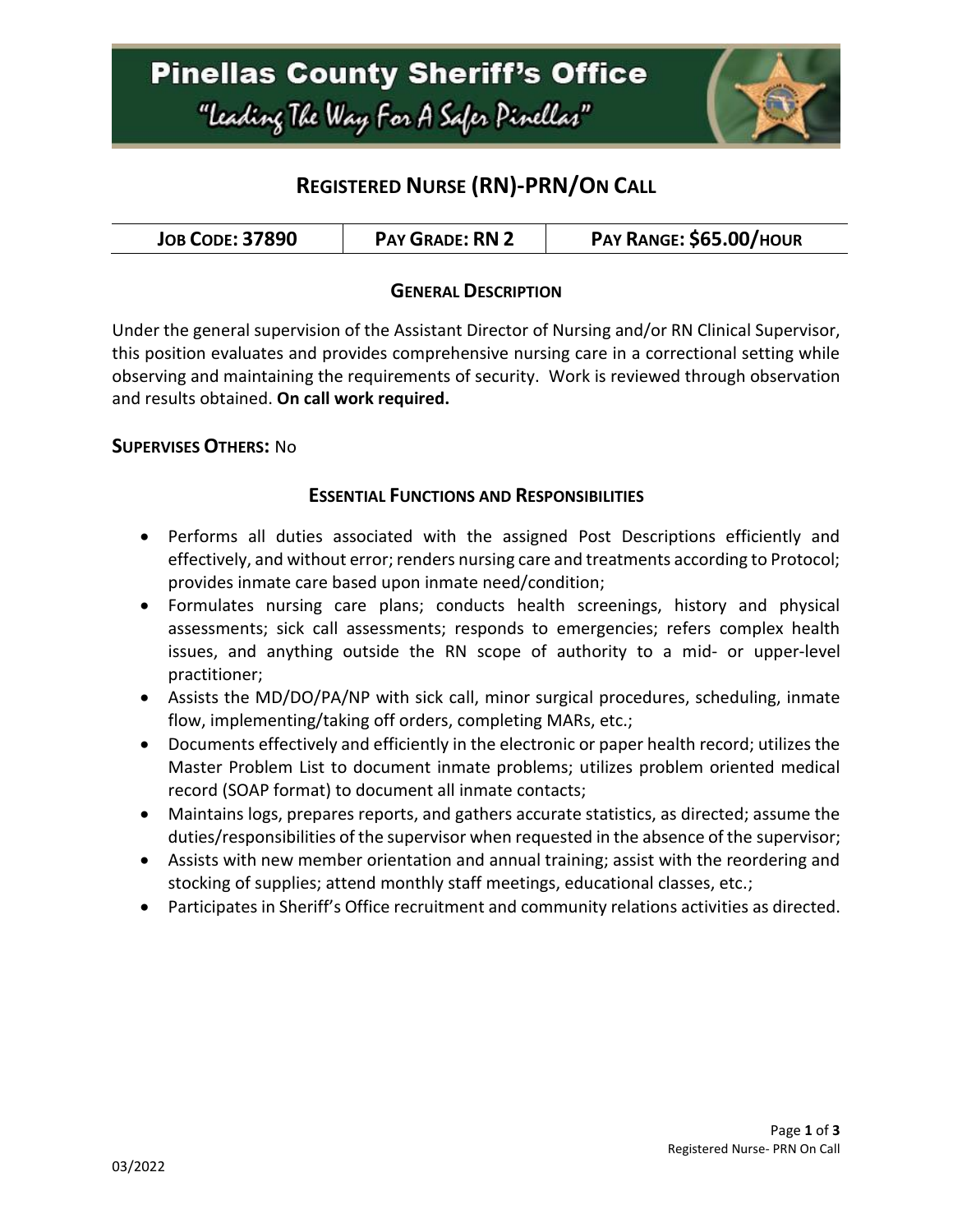

This list is not intended to be all-inclusive and you may not be responsible for every item listed. The employer reserves the right to assign additional functions and responsibilities as necessary.

## **QUALIFICATIONS**

- High school graduation or equivalent diploma from an institution accredited by an accrediting body recognized by the U. S. Dept. of Education or licensed as a degree granting institution by the Commission for Independent Education AND one (1) year experience in a correctional setting or comparable clinical environment such as public health, urgent care, acute care, or long term rehabilitation setting
- Graduation from an accredited registered nursing program
- Currently licensed as a Registered Nurse (RN) in the State of Florida
- Must maintain appropriate, unrestricted credentials according to the licensure, certification, and registration requirements of the jurisdiction
- CPR BLS or ACLS Certification
- Must possess a valid Florida driver's license
- Consideration for this position requires a credit check

### **KNOWLEDGE, SKILLS, AND ABILITIES**

- Ability to competently perform the following services: crisis intervention, medical emergencies, physical assessment, medical nursing care, and psychiatric nursing care
- Ability to work without direct, immediate supervision on complex and confidential tasks
- Expertise in making assessment/diagnoses and appropriate follow-through care and treatment, good decision making, organizational and time management skills
- Ability to follow organizational procedures, policies, practices, rules and regulations governing activities of the administrative functions and their interpretations
- Ability to operate equipment and instruments utilized in meeting job requirements and operational responsibilities
- Ability to perform all functions of the job classification without posing a direct threat to the health or safety of other individuals in the workplace